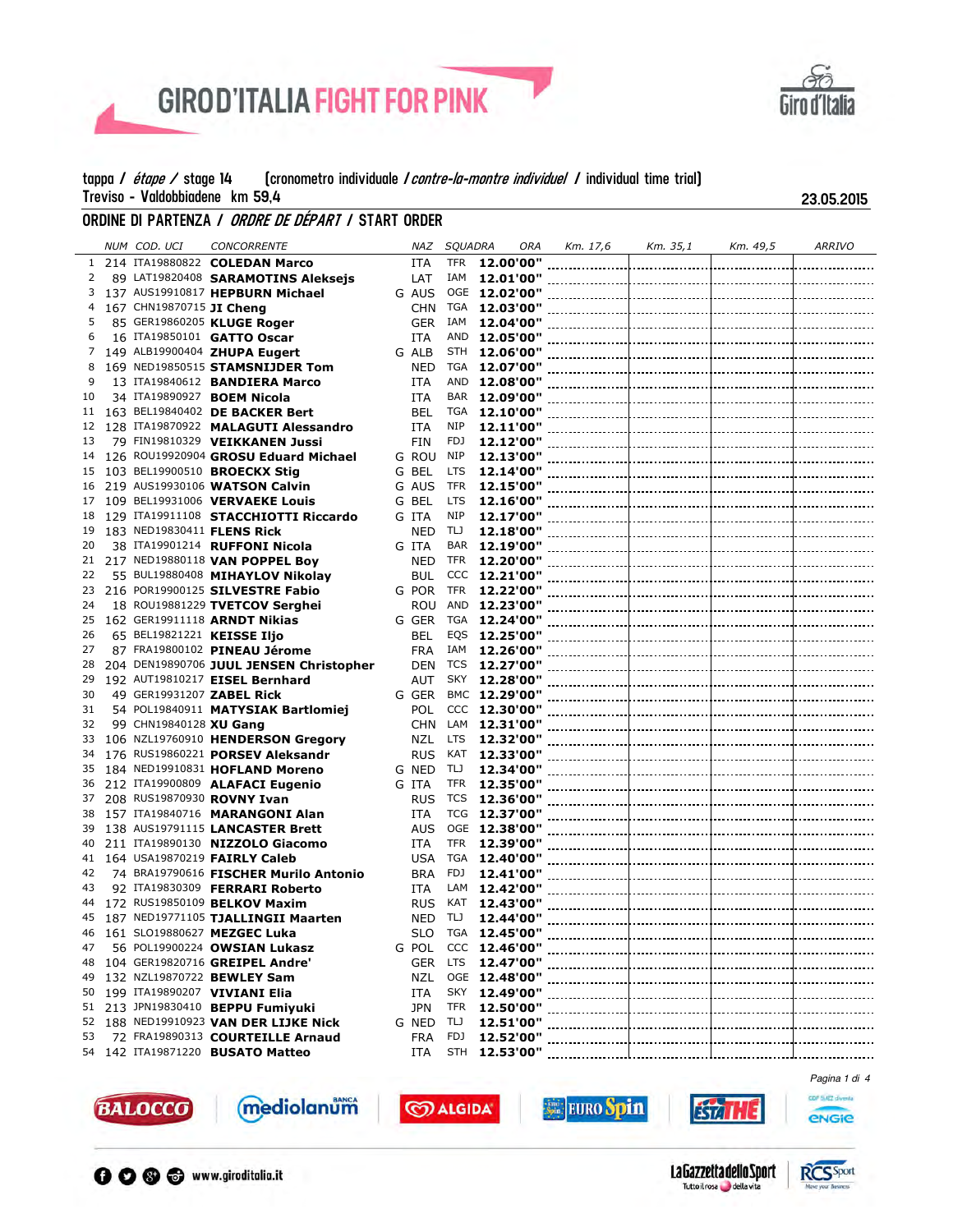



## ORDINE DI PARTENZA *i ordre de départ i* start order

|     | NUM COD. UCI              | <b>CONCORRENTE</b>                          | NAZ        | <b>SOUADRA</b> | ORA                  | Km. 17,6 | Km. 35,1 | Km. 49,5 | ARRIVO              |
|-----|---------------------------|---------------------------------------------|------------|----------------|----------------------|----------|----------|----------|---------------------|
| 55  |                           | 173 RUS19900409 CHERNETSKI Sergey           | G RUS      | KAT            | 12.54'00"            |          |          |          |                     |
| 56  |                           | 2 FRA19870727 BERARD Julien                 | <b>FRA</b> | ALM            | 12.55'00"            |          |          |          |                     |
| 57  |                           | 94 ITA19870619 MODOLO Sacha                 | <b>ITA</b> | LAM            | 12.56'00"            |          |          |          |                     |
| 58  |                           | 118 COL19900204 QUINTANA Dayer              | G COL      |                | MOV 12.57'00"        |          |          |          |                     |
| 59  |                           | 7 CAN19900927 HOULE Hugo                    | G CAN      | ALM            | 12.58'00"            |          |          |          |                     |
| 60  |                           | 98 ARG19830307 RICHEZE Axel Maximiliano     | ARG        | LAM            | 12.59'00"            |          |          |          |                     |
| 61  |                           |                                             |            |                |                      |          |          |          |                     |
|     |                           | 62 BEL19801015 <b>BOONEN Tom</b>            | BEL        | EQS            | 13.00'00"            |          |          |          |                     |
| 62  |                           | 135 AUS19910409 DURBRIDGE Luke              | G AUS      | OGE            | 13.01'00"            |          |          |          |                     |
| 63  |                           | 102 DEN19800116 BAK Lars Ytting             | <b>DEN</b> | LTS            |                      |          |          |          |                     |
| 64  |                           | 84 AUS19840225 HAUSSLER Heinrich            | AUS        | IAM            |                      |          |          |          |                     |
| 65  |                           | 77 FRA19880518 REZA Kévin                   | <b>FRA</b> | FDJ            | 13.04'00"            |          |          |          |                     |
| 66  |                           | 125 ITA19860605 DE NEGRI Pier Paolo         | ITA        | NIP            | 13.05'00"            |          |          |          |                     |
| 67  |                           | 148 ITA19740103 PETACCHI Alessandro         | ITA        | STH            | 13.06'00"            |          |          |          |                     |
| 68  |                           | 69 CZE19920711 VAKOC Petr                   | G CZE      | EQS            | 13.07'00"            |          |          |          |                     |
| 69  |                           | 12 ITA19890602 APPOLLONIO Davide            | ITA        | AND            | 13.08'00"            |          |          |          |                     |
| 70  |                           | 186 NED19890616 LINDEMAN Bert Jan           | <b>NED</b> | TIJ            | 13.09'00"            |          |          |          |                     |
| 71  |                           | 206 POR19800326 PAULINHO MOREIRA Sergio     | <b>POR</b> | <b>TCS</b>     | 13.10'00"            |          |          |          |                     |
| 72  |                           | 15 ITA19850330 FRAPPORTI Marco              | ITA        | AND            | 13.11'00"            |          |          |          |                     |
| 73  |                           | 76 FRA19850508 PINEAU Cédric                | <b>FRA</b> | FDJ            | 13.12'00"            |          |          |          |                     |
| 74  |                           | 35 ITA19920716 CHIRICO Luca                 | G ITA      | BAR            | 13.13'00"            |          |          |          |                     |
| 75  |                           | 67 ITA19850218 SABATINI Fabio               | ITA        | EQS            | 13.14'00"            |          |          |          |                     |
| 76  |                           | 152 COL19851206 ACEVEDO COLLE Javier Alex   | COL        | <b>TCG</b>     | 13.15'00"            |          |          |          |                     |
| 77  |                           | 209 ITA19740514 TOSATTO Matteo              | ITA        | TCS            | 13.16'00"            |          |          |          |                     |
| 78  |                           | 139 NED19810405 WEENING Pieter              | <b>NED</b> |                | OGE 13.17'00"        |          |          |          |                     |
| 79  |                           | 57 POL19810508 RUTKIEWICZ Marek             | POL        | CCC            | 13.18'00"            |          |          |          |                     |
| 80  |                           |                                             |            |                |                      |          |          |          |                     |
|     |                           | 32 ITA19900304 <b>BARBIN Enrico</b>         | G ITA      | FDJ            | BAR 13.19'00"        |          |          |          |                     |
| 81  |                           | 78 FRA19870418 ROUX Anthony                 | <b>FRA</b> |                | 13.20'00"            |          |          |          |                     |
| 82  | 166 USA19880826 HAGA Chad |                                             | <b>USA</b> | TGA            | 13.21'00"            |          |          |          |                     |
| 83  |                           | 9 ITA19770925 NOCENTINI Rinaldo             | <b>ITA</b> | ALM            | 13.22'00"            |          |          |          |                     |
| 84  |                           | 122 ITA19920205 BERLATO Giacomo             | G ITA      | NIP            | 13.23'00"            |          |          |          |                     |
| 85  |                           | 36 ITA19900517 COLBRELLI Sonny              | G ITA      | BAR            | 13.24'00"            |          |          |          |                     |
| 86  |                           | 144 ITA19890131 <b>FAVILLI Elia</b>         | ITA        | STH            | 13.25'00"            |          |          |          |                     |
| 87  |                           | 39 ITA19891102 ZARDINI Edoardo              | ITA        | <b>BAR</b>     | 13.26'00"            |          |          |          |                     |
| 88  |                           | 117 ESP19881230 LOBATO Juan                 | <b>ESP</b> | MOV            | 13.27'00"            |          |          |          |                     |
| 89  |                           | 171 ITA19770117 PAOLINI Luca                | <b>ITA</b> | KAT            | 13.28'00"            |          |          |          |                     |
| 90  |                           | 218 BEL19850405 VANDEWALLE Kristof          | BEL        | TFR            | 13.29'00"            |          |          |          |                     |
| 91  |                           | 6 GER19870407 GRETSCH Patrick               | <b>GER</b> | ALM            | 13.30'00"            |          |          |          |                     |
| 92  |                           | 43 USA19840216 BOOKWALTER Brent             | <b>USA</b> |                | BMC 13.31'00"        |          |          |          |                     |
| 93  |                           | 168 SWE19910222 LUDVIGSSON Tobias           | G SWE      | TGA            | 13.32'00"            |          |          |          |                     |
| 94  |                           | 25 ITA19870711 MALACARNE Davide             | <b>ITA</b> | AST            | 13.33'00"            |          |          |          |                     |
| 95  |                           | 194 BLR19810628 KIRYIENKA Vasil             | <b>BLR</b> | SKY            | 13.34'00"            |          |          |          |                     |
| 96  |                           | 19 ITA19900305 ZILIOLI Gianfranco           | G ITA      |                | AND 13.35'00"        |          |          |          |                     |
| 97  |                           | 114 ESP19910301 FERNANDEZ Ruben             | G ESP      |                | MOV 13.36'00"        |          |          |          |                     |
| 98  |                           | 105 AUS19810511 HANSEN Adam                 | AUS        | LTS            | 13.37'00"            |          |          |          |                     |
| 99  |                           | 44 GER19830630 BURGHARDT Marcus             | <b>GER</b> |                | BMC 13.38'00"        |          |          |          |                     |
| 100 |                           |                                             | G USA      |                | TCG 13.39'00"        |          |          |          |                     |
|     |                           | 153 USA19910707 BROWN Nathan                |            |                |                      |          |          |          |                     |
|     |                           | 101 101 BEL19851210 ARMEE Sander            |            |                |                      |          |          |          |                     |
|     |                           | 102 155 USA19780313 DANIELSON Thomas        | USA        |                | TCG 13.41'00"        |          |          |          |                     |
| 103 |                           | 159 ITA19910627 VILLELLA Davide             | G ITA      |                | <b>TCG 13.42'00"</b> |          |          |          |                     |
| 104 |                           | 82 FRA19920629 CHEVRIER Clement             | G FRA      | IAM            | 13.43'00"            |          |          |          |                     |
| 105 |                           | 203 ITA19870312 <b>BOARO Manuele</b>        | ITA        |                | <b>TCS 13.44'00"</b> |          |          |          |                     |
| 106 |                           | 4 FRA19900807 DOMONT Axel                   | G FRA      |                |                      |          |          |          |                     |
| 107 |                           | 51 POL19860912 PATERSKI Maciej              | POL        |                | CCC 13.46'00"        |          |          |          | ------------------- |
| 108 |                           | 93 ETH19910825 GRMAY Tsgabu Gebremary G ETH |            |                | LAM 13.47'00"        |          |          |          |                     |
|     |                           |                                             |            |                |                      |          |          |          |                     |
|     |                           |                                             |            |                |                      |          |          |          | Pagina 2 di 4       |

**CO ALGIDA** 



mediolanum



**isal** 

**EURO Spin** 



GDF SUEZ diventa

**ENGIE**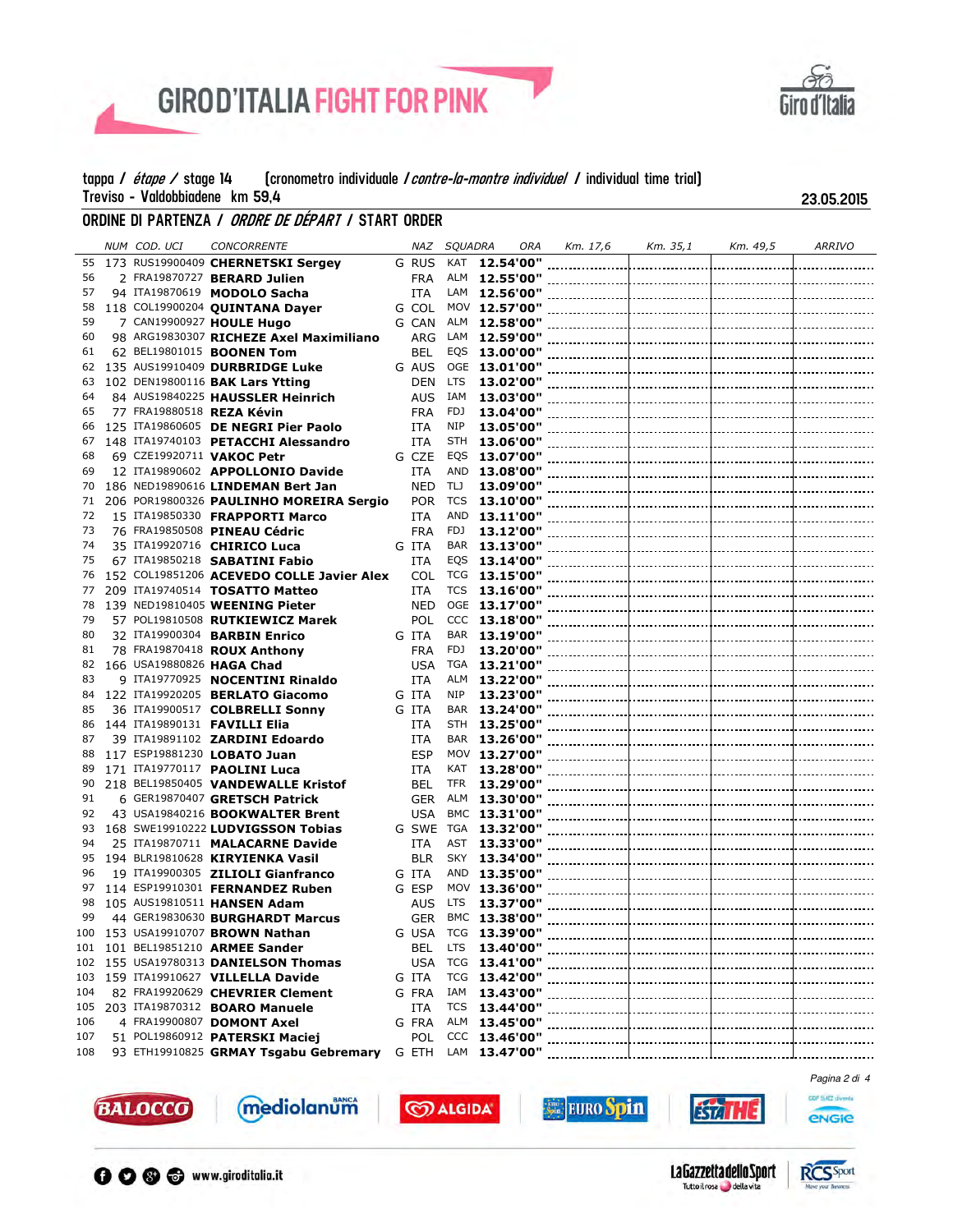



# ORDINE DI PARTENZA *i ordre de départ i* start order

|            | NUM COD. UCI | <b>CONCORRENTE</b>                                          | NAZ        | <b>SQUADRA</b> |                   | ORA | Km. 17,6 | Km. 35,1 | Km. 49,5 | <b>ARRIVO</b> |
|------------|--------------|-------------------------------------------------------------|------------|----------------|-------------------|-----|----------|----------|----------|---------------|
| 109        |              | 95 ITA19800809 MORI Manuele                                 | ITA        | LAM            | 13.48'00"         |     |          |          |          |               |
| 110        |              | 158 NED19890209 SLAGTER Tom Jelte                           | <b>NED</b> | TCG            | 13.49'00"         |     |          |          |          |               |
| 111        |              | 33 ITA19891117 BATTAGLIN Enrico                             | <b>ITA</b> | BAR            | 13.50'00"         |     |          |          |          |               |
| 112        |              | 5 FRA19801113 DUPONT Hubert                                 | <b>FRA</b> | ALM            | 13.51'00"         |     |          |          |          |               |
| 113        |              | 197 ITA19890831 PUCCIO Salvatore                            | <b>ITA</b> | SKY            | 13.52'00"         |     |          |          |          |               |
| 114        |              | 115 ESP19900726 HERRADA LOPEZ Jesus                         | G ESP      |                | MOV 13.53'00"     |     |          |          |          |               |
| 115        |              | 193 COL19930805 HENAO GOMEZ Sebastian                       | G COL      | SKY            | 13.54'00"         |     |          |          |          |               |
| 116        |              | 59 POL19780302 SZMYD Sylvester                              | <b>POL</b> |                | CCC 13.55'00"     |     |          |          |          |               |
| 117        |              | 17 ITA19850707 STORTONI Simone                              | ITA        | AND            | 13.56'00"         |     |          |          |          |               |
| 118        |              | 165 GER19860313 GESCHKE Simon                               | <b>GER</b> | TGA            | 13.57'00"         |     |          |          |          |               |
| 119        |              | 123 ITA19850307 BISOLTI Alessandro                          | <b>ITA</b> | NIP            | 13.58'00"         |     |          |          |          |               |
| 120        |              | 81 FRA19790630 CHAVANEL Sylvain                             | <b>FRA</b> | IAM            | 13.59'00"         |     |          |          |          |               |
| 121        |              | 64 ESP19890506 DE LA CRUZ MELGAREJO Da                      | <b>ESP</b> | EQS            | 14.00'00"         |     |          |          |          |               |
| 122        |              | 63 FRA19861103 BOUET Maxime                                 | <b>FRA</b> | EQS            | 14.01'00"         |     |          |          |          |               |
| 123        |              | 75 FRA19801208 MOUREY Francis                               | <b>FRA</b> | FDJ            | 14.02'00"         |     |          |          |          |               |
| 124        |              | 73 FRA19910722 ELISSONDE Kenny                              | G FRA      | FDJ            | 14.03'00"         |     |          |          |          |               |
| 125        |              | 46 SUI19900803 DILLIER Silvan                               | G SUI      |                | BMC 14.04'00"     |     |          |          |          |               |
| 126        |              | 202 ITA19771126 <b>BASSO Ivan</b>                           | <b>ITA</b> | <b>TCS</b>     | 14.05'00"         |     |          |          |          |               |
| 127        |              | 175 RUS19810114 LAGUTIN Sergey                              | <b>RUS</b> | KAT            | 14.06'00"         |     |          |          |          |               |
| 128        |              | 113 ESP19830302 ANTON Igor                                  | <b>ESP</b> |                | MOV 14.07'00"     |     |          |          |          |               |
| 129        |              | 8 ITA19840106 MONTAGUTI Matteo                              | <b>ITA</b> | ALM            | 14.08'00"         |     |          |          |          |               |
| 130        |              | 52 SL019850813 <b>BOLE Grega</b>                            | <b>SLO</b> |                | CCC 14.09'00"     |     |          |          |          |               |
| 131        |              | 198 BLR19820809 SIUTSOU Kanstantsin                         | <b>BLR</b> | SKY            | 14.10'00"         |     |          |          |          |               |
| 132        |              | 146 ITA19840801 GAVAZZI Francesco                           | <b>ITA</b> | STH            | 14.11'00"         |     |          |          |          |               |
| 133        |              | 131 AUS19900926 MATTHEWS Michael                            | G AUS      |                | OGE 14.12'00"     |     |          |          |          |               |
| 134        |              | 134 AUS19860718 CLARKE Simon                                | AUS        |                | OGE 14.13'00"     |     |          |          |          |               |
| 135        |              | 179 RUS19890915 ZAKARIN Ilnur                               | <b>RUS</b> | KAT            | 14.14'00"         |     |          |          |          |               |
| 136        |              | 29 KAZ19861214 ZEITS Andrey                                 | KAZ        | AST            | 14.15'00"         |     |          |          |          |               |
| 137        |              | 215 ITA19900329 <b>FELLINE Fabio</b>                        | G ITA      | <b>TFR</b>     | 14.16'00"         |     |          |          |          |               |
| 138        |              |                                                             | <b>BLR</b> |                |                   |     |          |          |          |               |
| 139        |              | 58 BLR19850525 SAMOILAU Branislau                           |            | BAR            | CCC 14.17'00"     |     |          |          |          |               |
|            |              | 31 ITA19900901 BONGIORNO Francesco Ma                       | G ITA      | STH            | 14.18'00"         |     |          |          |          |               |
| 140<br>141 |              | 145 ITA19850510 <b>FINETTO Mauro</b>                        | ITA        | LAM            | 14.19'00"         |     |          |          |          |               |
|            |              | 91 ITA19890715 ULISSI Diego                                 | <b>ITA</b> |                | 14.20'00"         |     |          |          |          |               |
| 142<br>143 |              | 185 NED19880325 KEIZER Martijn<br>97 SL019920506 POLANC Jan | <b>NED</b> | TIJ<br>LAM     | 14.21'00"         |     |          |          |          |               |
|            |              |                                                             | G SLO      |                | 14.22'00"         |     |          |          |          |               |
| 144        |              | 11 ITA19780115 PELLIZOTTI Franco                            | <b>ITA</b> | AND            | 14.23'00"         |     |          |          |          |               |
| 145        |              | 37 ITA19870311 PIRAZZI Stefano                              | <b>ITA</b> | BAR            | 14.24'00"         |     |          |          |          |               |
| 146        |              | 147 VEN19890628 MONSALVE Jonathan                           | <b>VEN</b> | STH            | 14.25'00"         |     |          |          |          |               |
| 147        |              | 96 POL19800411 NIEMIEC Przemyslaw                           | <b>POL</b> | LAM            | 14.26'00"         |     |          |          |          |               |
| 148        |              | 41 BEL19820705 GILBERT Philippe                             | <b>BEL</b> |                | BMC 14.27'00"     |     |          |          |          |               |
| 149        |              | 133 COL19900117 CHAVES RUBIO Johan Esteb G COL              |            |                | OGE 14.28'00"     |     |          |          |          |               |
| 150        |              | 83 NED19820924 CLEMENT Stef                                 | <b>NED</b> | IAM            | 14.29'00"         |     |          |          |          |               |
| 151        |              | 174 RUS19860307 KOCHETKOV Pavel                             | <b>RUS</b> | KAT            | 14.30'00"         |     |          |          |          |               |
| 152        |              | 88 SUI19890528 REICHENBACH Sébastien                        | SUI        | IAM            | 14.31'00"         |     |          |          |          |               |
|            |              | 153 111 ESP19860320 INTXAUSTI Benat                         | <b>ESP</b> |                | MOV 14.32'00"     |     |          |          |          |               |
| 154        |              | 27 ESP19831124 SANCHEZ GIL Luis Leon                        | <b>ESP</b> |                | AST 14.33'00"     |     |          |          |          |               |
|            |              | 155 207 AUS19791220 ROGERS Michael                          |            |                |                   |     |          |          |          |               |
| 156        |              | 26 ITA19890327 ROSA Diego                                   | <b>ITA</b> | AST            | 14.35'00"         |     |          |          |          |               |
|            |              | 157 154 POR19840903 CARDOSO Andre Fernando                  |            |                | POR TCG 14.36'00" |     |          |          |          |               |
| 158        |              | 23 EST19870311 KANGERT Tanel                                | <b>EST</b> | AST            | 14.37'00"         |     |          |          |          |               |
| 159        |              | 3 COL19891013 BETANCUR GOMEZ Carlos A.                      |            | COL ALM        | 14.38'00"         |     |          |          |          |               |
| 160        |              | 28 ITA19770708 TIRALONGO Paolo                              | ITA        | AST            | 14.39'00"         |     |          |          |          |               |
|            |              | 161 181 NED19870607 KRUIJSWIJK Steven                       | NED TLJ    |                | 14.40'00"         |     |          |          |          |               |
|            |              | 162 196 ESP19840526 NIEVE ITURALDE Mikel                    | <b>ESP</b> | SKY            | 14.41'00"         |     |          |          |          |               |
|            |              |                                                             |            |                |                   |     |          |          |          |               |

**SALGIDA** 



O O <sup>®</sup> www.giroditalia.it

mediolanum









**isal**